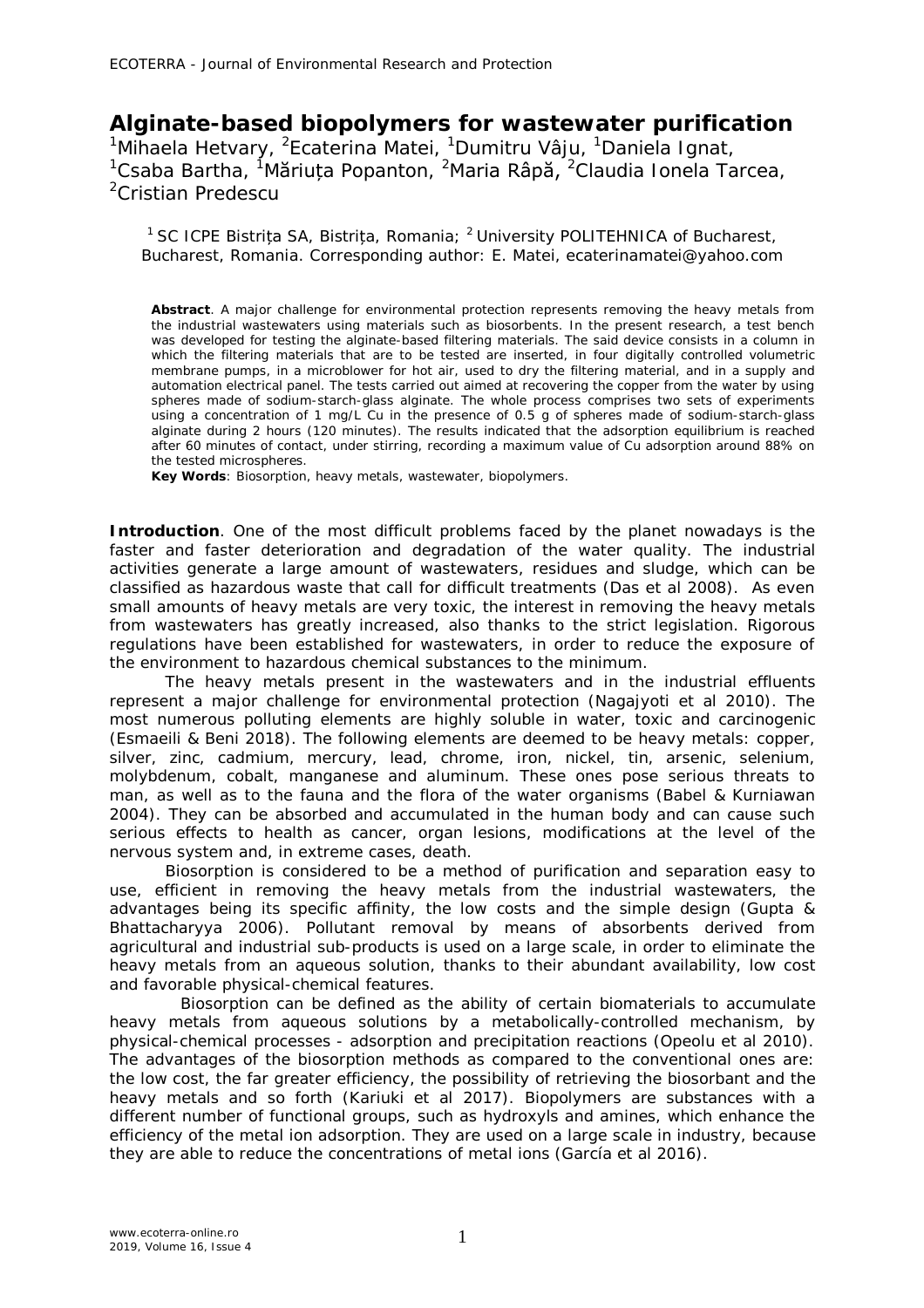ECOTERRA - Journal of Environmental Research and Protection

The materials based on polysaccharides are used as adsorbing biopolymers (derived from chitin, chitosan and starch) for removing the heavy metals from wastewaters. The sorption mechanisms for the polysaccharides-based materials are complicated and pH-dependant (Crini 2005). Furthermore, the hydrogels, which are reticulated polymers, are used on a large scale for wastewater purification. The maximum capacity of binding increases by a higher pH because of the polymerisation-reticulation reaction.

Alginic acid is a polysaccharide plentifully found in nature and extracted from brown algae and soil bacteria. From the chemical standpoint, it is a linear copolymer, composed of two monomers, (1-4) b-D-manuronic acid (M) and a-L-glucuronic acid (G) in various ratios and distributions along the chains (Figure 1). In case of the neutral pH, the alginate contains a significant amount of negative loads, due to the acid groups of the protonated carboxyl. These negative loads allow the alginate to induce electrostatic repulsion forces for increasing the volume and for interacting with positively loaded ion groups. The sodium alginate displays a soil-gel transition when the counter sodium ions are substituted by divalent cations, such as calcium, zinc or barium. The spheres obtained from alginic acid salts have proved to be adequate as a matrix support for cellular immobilisation, according to the countless publications.



Figure 1. The chemical structure of the sodium alginate.

Hybrid composites based on sodium alginate and clay are known to have been used as adsorbents for removing the anions of the organic acids as stable salt at heat (also produced by the reaction between oxygen and  $CO<sub>2</sub>/H<sub>2</sub>S$ ) and the ions of certain heavy metals (chrome and iron) (produced by the metal corrosion) from the methyl diethanolamine industrial solvent (MDEA, weighing 50 %) (Edathil et al 2018).

**Material and Method**. In order to carry out the tests we chose a column-type adsorption plant (Figure 2), with countersunk gravity parallel flow, operating in a fluidised bed, where the filtered water is recirculated for accelerating the contact and separation processes. The parallel flow characteristic of the system is provided by the direction in which the regenerant passes over the layer of ions identical to that of the water. The solution collection still takes place at the bottom, via a valve located on the evacuation route. In the column, above the filtering layer, there is enough room for the expansion during the affinage operation. The water gets in the upper part, by means of a system of distribution it crosses the separation layer and is collected in the lower part, in a tank, thus allowing it to be recirculated within the process (Figure 3).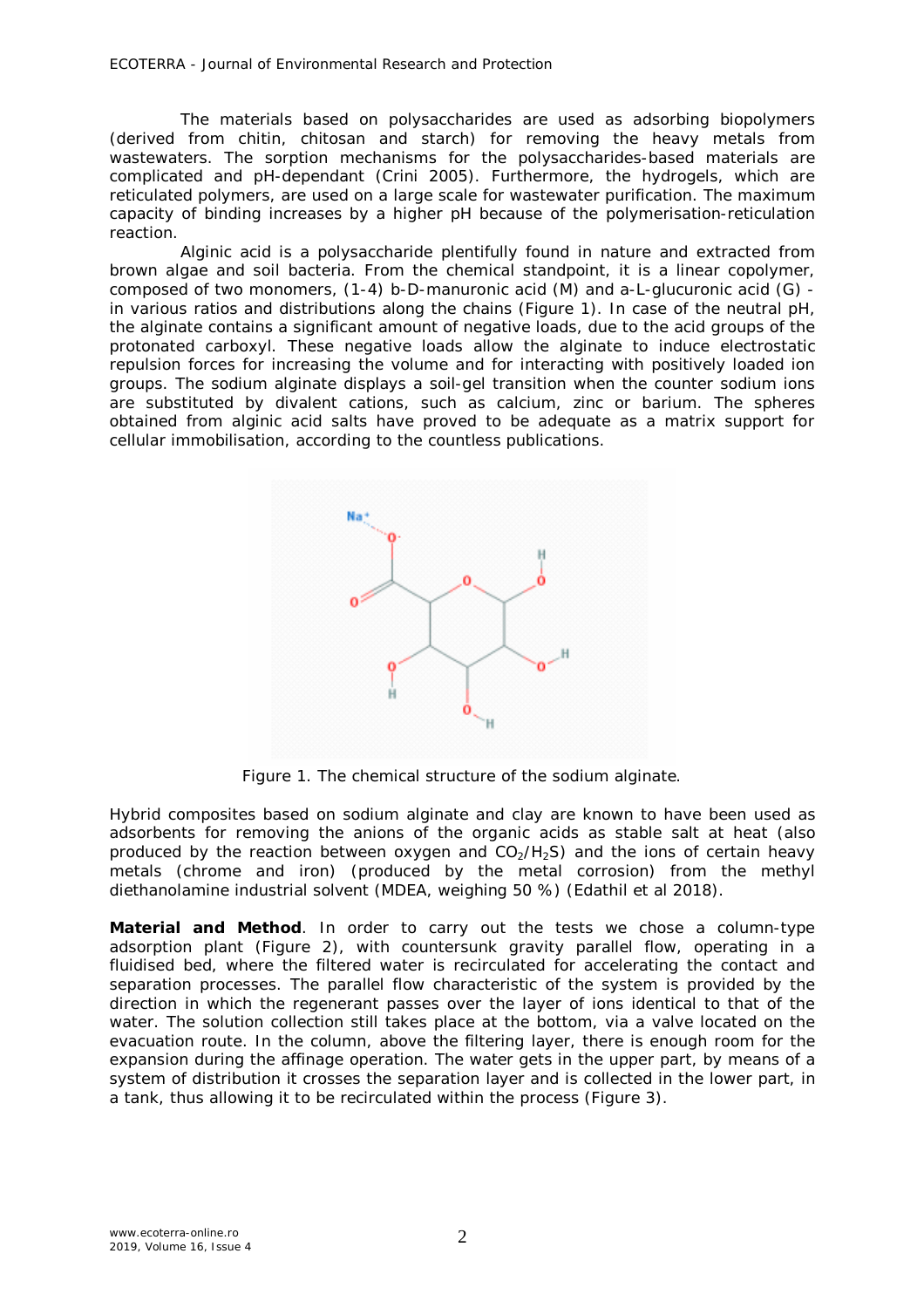

Figure 2. Overview of the experiment bench.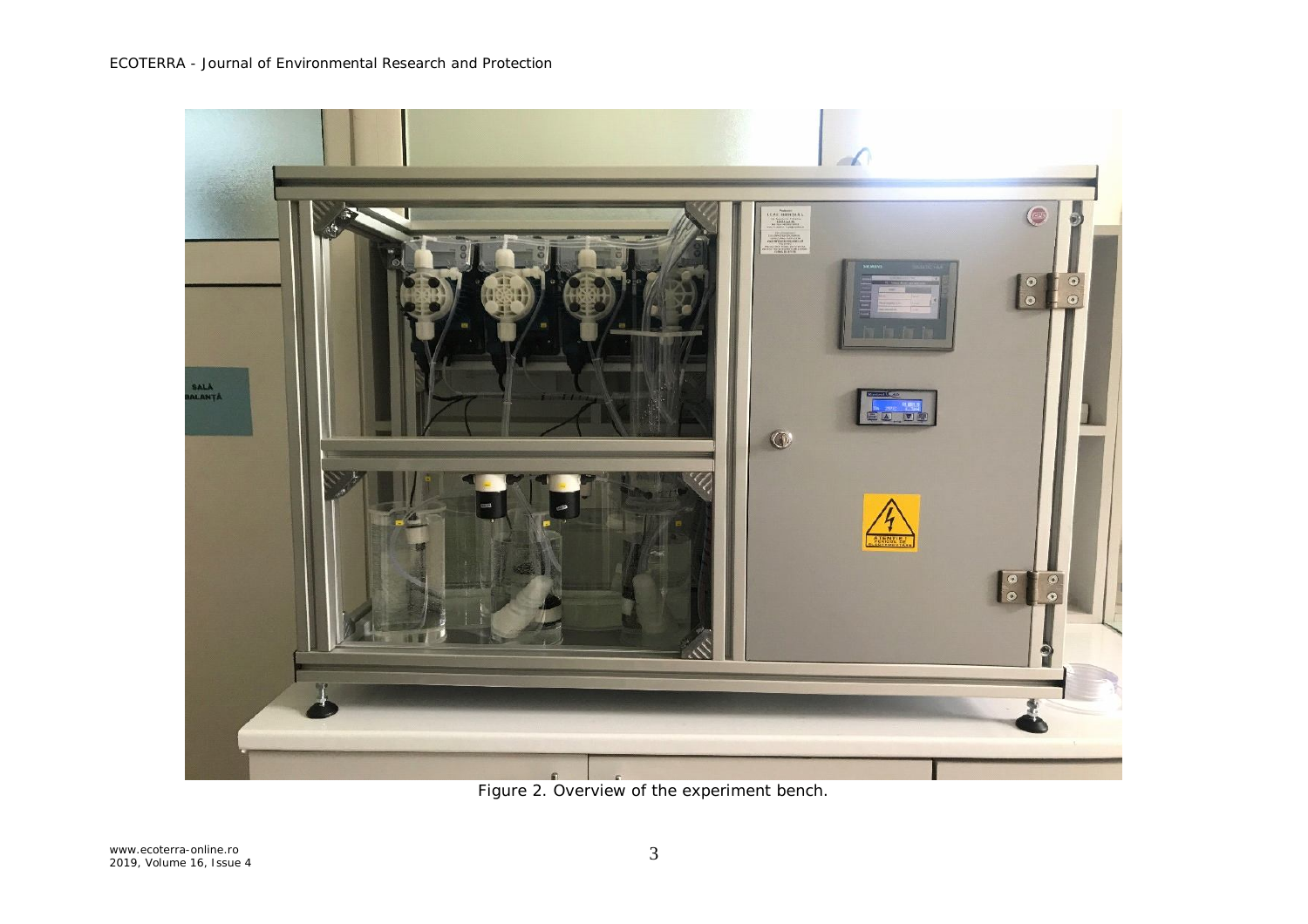

## SCHEMA STAND DE LABORATOR

Figure 3. Technological drawing of the experiment bench.

**KEY:** V1 - UNTREATED WATER VESSEL; V2 - WASHING WATER VESSEL; V3 - HCl 10 % VESSEL; V4 - RESIDUES VESSEL; V5 - TREATED WATER VESSEL; P1 - UNTREATED WATER DOSING PUMP; P2 - WASHING WATER DOSING PUMP; P3 - REGENERATION ACID DOSING PUMP; P4 - RECIRCULATION PUMP; S - HOT AIR DRYING BLOWER; R - TREATMENT COLUMN; SI - SIEVE; A - VENTING DEVICE; EV1 ...

## EV3 - ELECTROVALVES; TA - OPERATION AND CONTROL PANEL

Sewerage: V5 - treated water; V1 - untreated water; V2 - treated water; V4 - residues.

**KEY:** HYDRAULIC ROUTES: UNTREATED WATER ROUTE; WASHING WATER ROUTE; CHLORINE HYDRIDE ROUTE; RECIRCULATION WATER

ROUTE; TREATED WATER ROUTE; RESIDUES ROUTE; HOT AIR ROUTE.

**SENSORS KEY:** pH - pH sensor; sT - temperature sensor; sD - flow rate sensor.

LABORATORY BENCH DRAWING: N1...N5 - level sensors.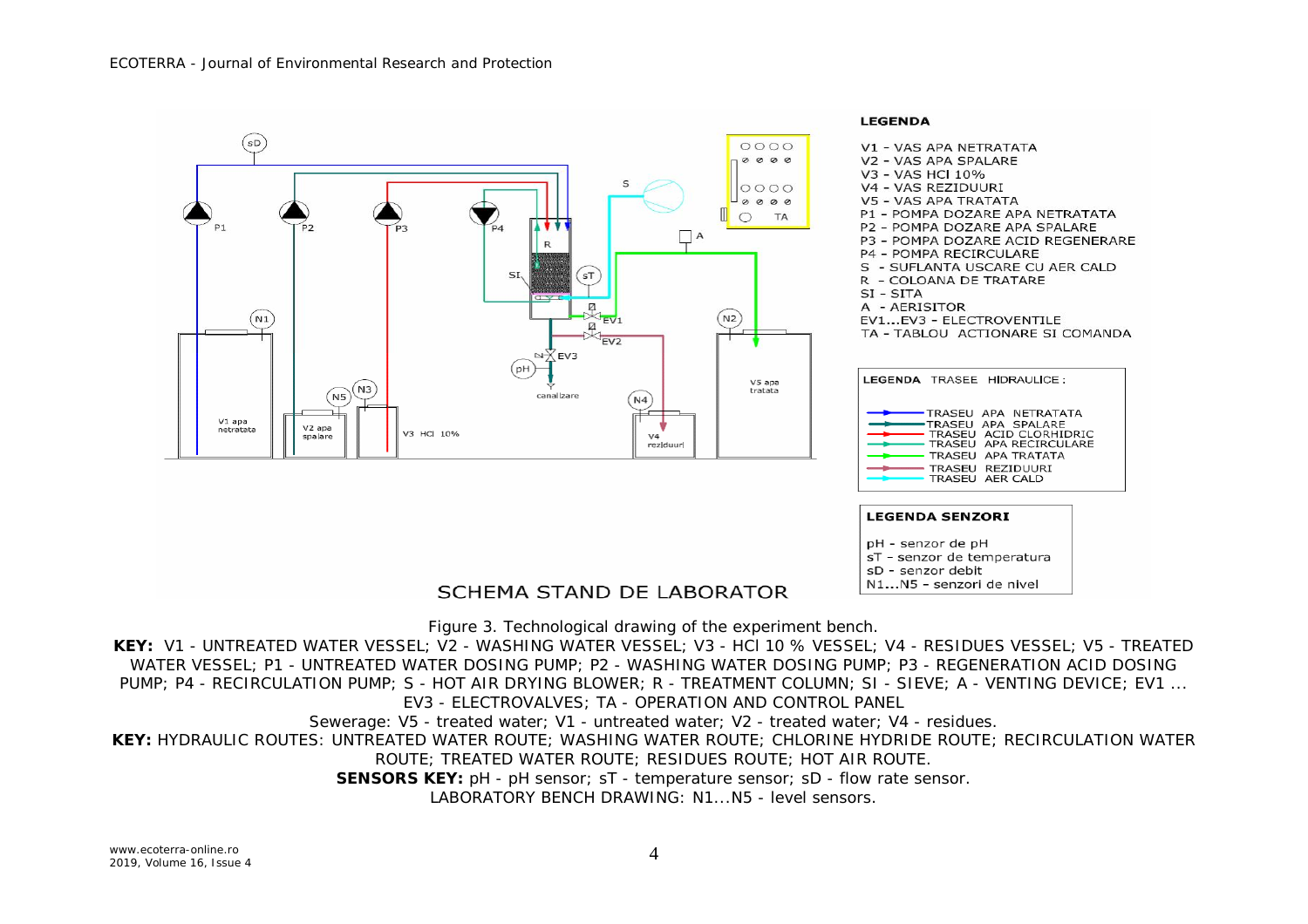The technological process comprises two stages:

- the adsorption stage;
- the adsorbing material regeneration stage.

The water that is to be processed on the column for purging purposes comes from the V1 contaminated water tank. This water is supplied on the route that links the tank to the treating column complete with the P1 pump. The EV1 electrovalve is some place on the route for the evacuation of the water from the treating column to the treated water tank. This valve will be opened in the contaminated water treating stage. The electrovalves EV3 from the washing water tank and EV2 lying on the pipe that connects the tank where the residue solution concentrated in metal ions will be stored will be closed. During the treatment activity, the P4 pump will also be active and will recirculate a water flow in reverse current, from the chamber of the treatment column into the chamber underneath, in order to fluidize the active mass and to provide a better contact of the water with the active material.

The treated water flows through a level plate, which adjusts the height of the water from the treating column, after which it gets accumulated in vessel V5. Test specimens are periodically taken, in order to determine the adsorption capacity of the bioadsorbing spheres. When the adsorbing material no longer treats the water at the sought-for efficiency, it will be regenerated by means of a weakly acid solution. The P1 and P4 pumps stop, the EV1 electrovalve closes and the EV3 electrovalve opens, after which the P3 pump, which fuels the treating column, gets started. The acid solution regenerates the treatment material and runs down in the V4 retrieval vessel. After this stage, the EV2 electrovalve closes, the EV3 electrovalve opens and the P2 pump, which fuels the treatment column with washing water, gets started, the said water being to subsequently run down towards the sewerage. The regenerated and washed up active material will then be dried off by means of the hot air coming from air blower S. All throughout this time, all the electrovalves will be closed and the hot air will pass through the filtering material bed and will get discharged in the upper part, through the lid of the treatment column. A new treating cycle may begin, by the supply of the treatment column with water.

**Results and Discussion**. The tests aimed at retrieving the copper from the water by using spheres made of sodium-starch-glass alginate.

The first set of experiments consisted in pumping 100 mL of synthetic solution of 1mg/L Cu towards pump  $P_1$  from vessel  $V_2$  into the reaction column R, where 0.5 g of the afore-mentioned spheres had been put. After each transfer of the solution (the 100 mL) was completed, the timer was started and samples for measuring the Cu concentration were taken. Each experiment was monitored for 2 hours (120 minutes). The experimental data are set out in Table 1.

Table 1

| Contact time (min.) | Sodium-starch-glass microspheres alginate |                  |  |
|---------------------|-------------------------------------------|------------------|--|
|                     | Reduction efficiency [%]                  | $qe(t)$ , [mg/g] |  |
| 15                  | 2.8                                       | 0.006            |  |
| 30                  | 4.9                                       | 0.010            |  |
| 45                  | 6.3                                       | 0.013            |  |
| 60                  | 14.6                                      | 0.031            |  |
| 90                  | 17.9                                      | 0.038            |  |
| 120                 | 25.3                                      | 0.054            |  |

The efficiency of retaining the Cu(II) pollutant on the sodium alginate microspheres without agitation

Experimental conditions: 0.5 g of adsorbent; 100 mL of pollutant solution, concentration of 1 mg/L; observation time 120 min.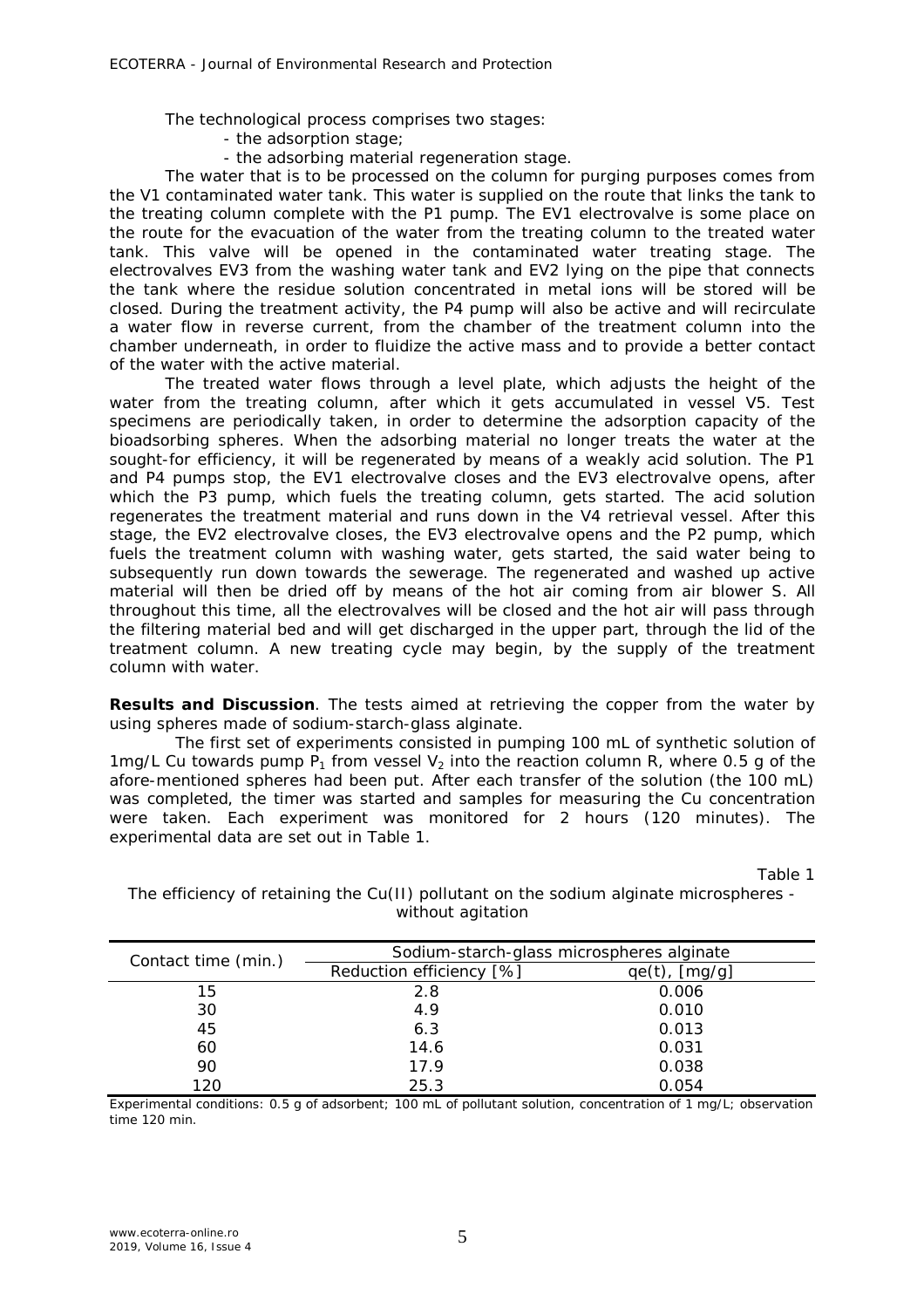The second set of experiments took place in the same manner as the first one, meaning that a Cu solution with the 1 mg/L concentration was put in vessel V2 and 0.5 g of alginate-starch-glass microspheres were put in the reaction column. In this case, 200 mL of Cu solution were pumped in each set of experiments, after which the recirculation pump P4 was set going. The recirculation pump can provide a maximum water flow rate of 54 L/h. The automation system set up a recirculation flow rate of 12 L/h, so that the 200 mL amount is recirculated in one minute. The experiments were monitored for 120 minutes. After each experiment, the reaction column was washed up with distilled water and the type of microspheres was changed (0.5 g). The experimental data are set out in Table 2.

Table 2

The efficiency of retaining the Cu(II) pollutant on the sodium and starch alginate microspheres - with agitation

| Contact time (min.) | Sodium-starch-glass microspheres alginate |                  |  |
|---------------------|-------------------------------------------|------------------|--|
|                     | Retaining efficiency Cu [%]               | $qe(t)$ , [mg/g] |  |
| 15                  | 32                                        | 0.128            |  |
| 30                  | 48                                        | 0.192            |  |
| 45                  | 58                                        | 0.232            |  |
| 60                  | 88                                        | 0.352            |  |
| 90                  | 88                                        | 0.352            |  |
| 120                 | 90                                        | 0.36             |  |

Experimental conditions : 0.5 g of adsorbent; 200 mL of pollutant solution, concentration of 1 mg/L.

**Conclusions**. The testing operations on the adsorbing microspheres for the Cu retention shows the fact that the adsorption balance is reached after 60 minutes of contact, under agitation, and that the maximum adsorption is around 88 % after 60 minutes. Consequently, we may say that the microspheres of the Na/starch/glass type represent the best variant of adsorbent for Cu(II) retention, for 60 minutes.

**Acknowledgements**. The work has been funded by the European Union through POC Program, Project ID: P\_40\_253, Contract 130/23.09.2016, SMIS 105558, Subsidiary Contract 5048/23.03.2018, and Subsidiary Contract 25501/18.12.2018 and POC Program, Grant no. 49/05.09.2016, Project ID P\_37\_649.

## **References**

- Babel S., Kurniawan T. A., 2004 Cr (VI) removal from synthetic wastewater using coconut shell charcoal and commercial activated carbon modified with oxidizing agents and/or chitosan. Chemosphere 54(7):951-967.
- Crini G., 2005 Recent developments in polysaccharide-based materials used as adsorbents in wastewater treatment. Progress in Polymer Science 30(1):38-70.
- Das N., Vimala R., Karthika P., 2008 Biosorption of heavy metals an overview. Indian Journal of Biotechnology 7(2):159-169.
- Edathil A. A., Pal P., Banat F., 2018 Alginate clay hybrid composite adsorbents for the reclamation of industrial lean methyldiethanolamine solutions. Applied Clay Science 156:213-223.
- Esmaeili A., Beni A. A., 2018 Optimization and design of a continuous biosorption process using brown algae and chitosan/PVA nano-fiber membrane for removal of nickel by a new biosorbent. International Journal of Environmental Science and Technology 15(4):765-778.
- García R., Campos J., Cruz J. A., Calderón M. E., Raynal M. E., Buitrón G., 2016 Biosorption of Cd, Cr, Mn, and Pb from aqueous solutions by *Bacillus* sp. strains isolated from industrial waste activate sludge. TIP 19(1):5-14.
- Gupta S. S., Bhattacharyya K. G., 2006 Adsorption of Ni (II) on clays. Journal of Colloid and Interface Science 295(1):21-32.